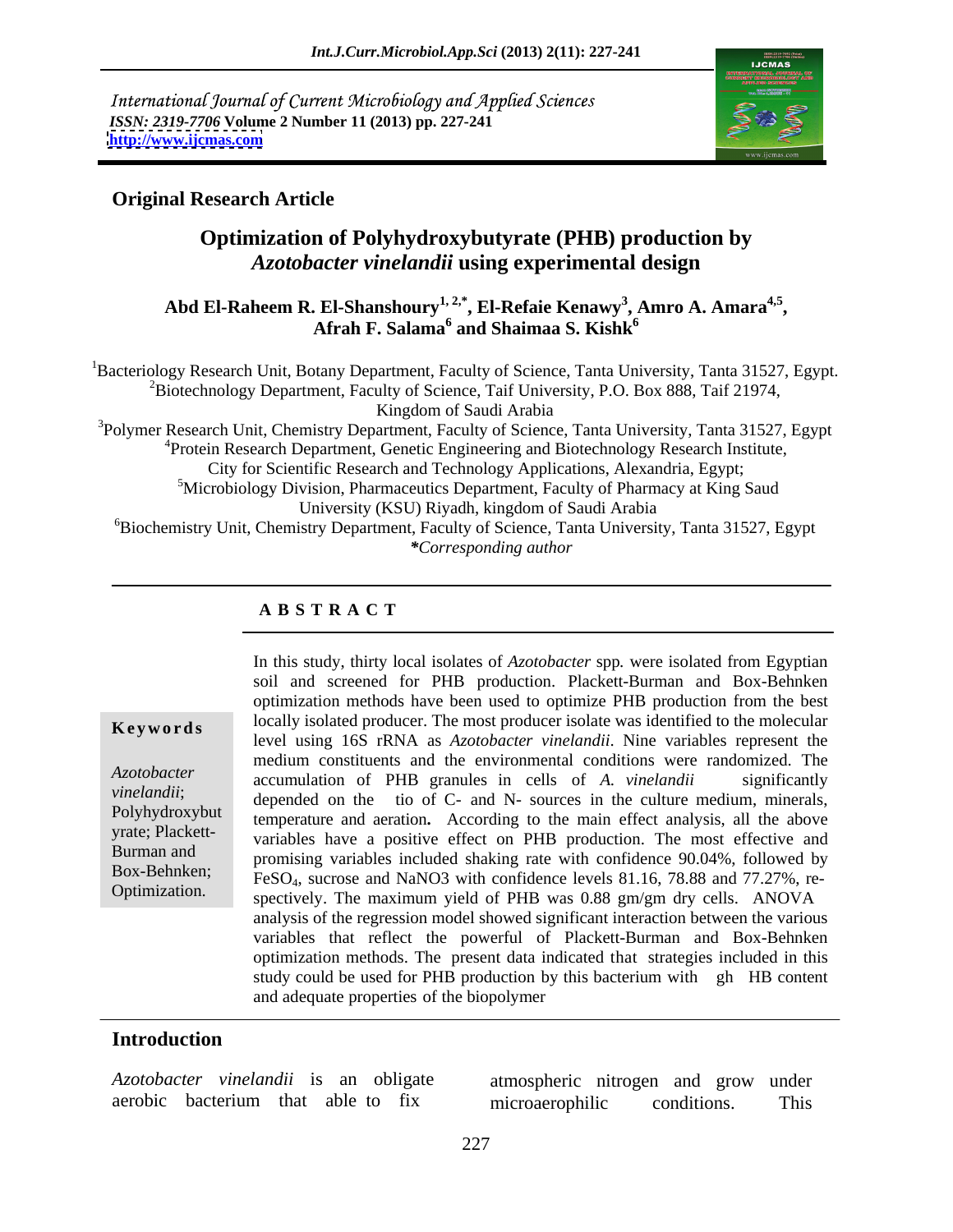polyhydroxybutyrate (PHB). The Latter is chemically synthesized and petroleum-<br>hydrolysate, yeast extract, tryptone, implicated in supporting nitrogen fixation (Segura *et al*., 2003), biodegradable including plastics, films, and fiber media such as molasses, whey, and energy reserve material (Anderson and

Production of PHB has been reported<br>using microorganisms such as yeast (Lee *et al*., 1997**)**, *Alcaligenes latus* (Grothe and Chistri, 2000), *A. eutrophus* (Song *et al*., 2001), *Pseudomonas* species (Ashby *et al*., 2002), wide range of bacterial and archaeal species (Aldor and Keasling, and growth phase followed by a PHB<br>2002) Blockhartan anhanyidas (Chan et formation stage (Chen and Page, 1997). 2003), *Rhodobacter sphaeroides* (Chen *et* **contract of** *chen* and rage, 1997). *al*., 2006**)**, *Ralstonia eutropha* (Verlinden *et al*., 2007) *Bacillus subtilis* and *Bacillus megaterium* (Nur Yüksekdag *et al*., 2004; recombinant *Escherichia coli* (Yu *et al*., 2002; Khanna and Srivastava, 2005; Li *et al.*, 2007) and *Azotobacter* species (Page and Knosp, 1989; Segura *et al*., 2003; Kishk, 2009; Diaz-Barrera and Soto, 2010)

microorganism is able to synthesize three The microbial large scale production of molecules of important biotechnological PHB is dependent on the development of a and biochemical applications; the low cost process that produces extracellular polysaccharide alginate, biodegradable plastics with properties sidephores compounds and similar or superior to petrochemical biodegradable thermoplastic polyester 2003; Apostolis *et al*., 2006). Various analogous or better than those of nitrogen-rich media containing casein based polymers such as polyethylene and casamino acids, corn steep liquor and polypropylene (Byrom, 1987; Doi, 1990). collagen hydrolysate (Lee and Chang, PHB is a biopolymer that has been 1995; Bormann *et al*., 1998; Ghaly, 2003; thermoplastic material for management PHB production. Carbon-substrate rich strategies, and biocompatibility in the hemicelluloses, palm oil, starch, glucose, medical devices (Steinbüchel, 1995; fructose, sucrose, maltose, gluconate or Gouda *et al*., 2001; Lenz and glycerol accumulates PHB in bacterial Marchessault, 2005). This polymer is cells **(**Page, 1989; Page and Knosp, 1989; accumulated due to depletion of nitrogen, Quagliano *et al*.**,** 1994; Alias and Tan, phosphorous or oxygen to form carbon 2005; Chaijamrus and Udpuay, 2008**;** Dawes, 1990; Aldor and Keasling, 2003; substrates for PHB production. However, Burns *et al*., 2007; Galindo *et al*., 2007; unrefined carbon sources such as corn Khanna and Srivastava, 2005; Suzuki *et*  syrup, cane molasses, beet molasses, or *al.*, 2008).<br> *al.*, 2008). PHB has been reported to a malter than the refined perioduction of PHB has been reported suggests and the refined suggests. low cost process that produces plastics (Doi and Steinbüchel, 2001; Sims, hydrolysate, yeast extract, tryptone, Khanna and Srivastava, 2005; Chaijamrus and Udpuay, 2008) have been used for media such as molasses, whey, Kishk, 2009) and have been used as malt extract, also supported PHB formation, obtaining yields of PHB comparable to, even better than the refined sugars.

Chaijamrus and Udpuay, 2008), that beside the substrate cost, the FITA ideal choice concerning the downstream. Production of PHB by fermentation has been normally operated as a two stage fermentation fed-batch processes, an initial growth phase followed by a PHB formation stage (Chen and Page, 1997). Among factors influencing production costs is the recovery of the product. In this context, Page and Cornish (1993) reported that beside the substrate cost, the PHA extraction method from inside the cells, and the treatment of the fermentation wastes are cost effective factors. The substrate cost affects the overall cost but the cheapest substrate is not always the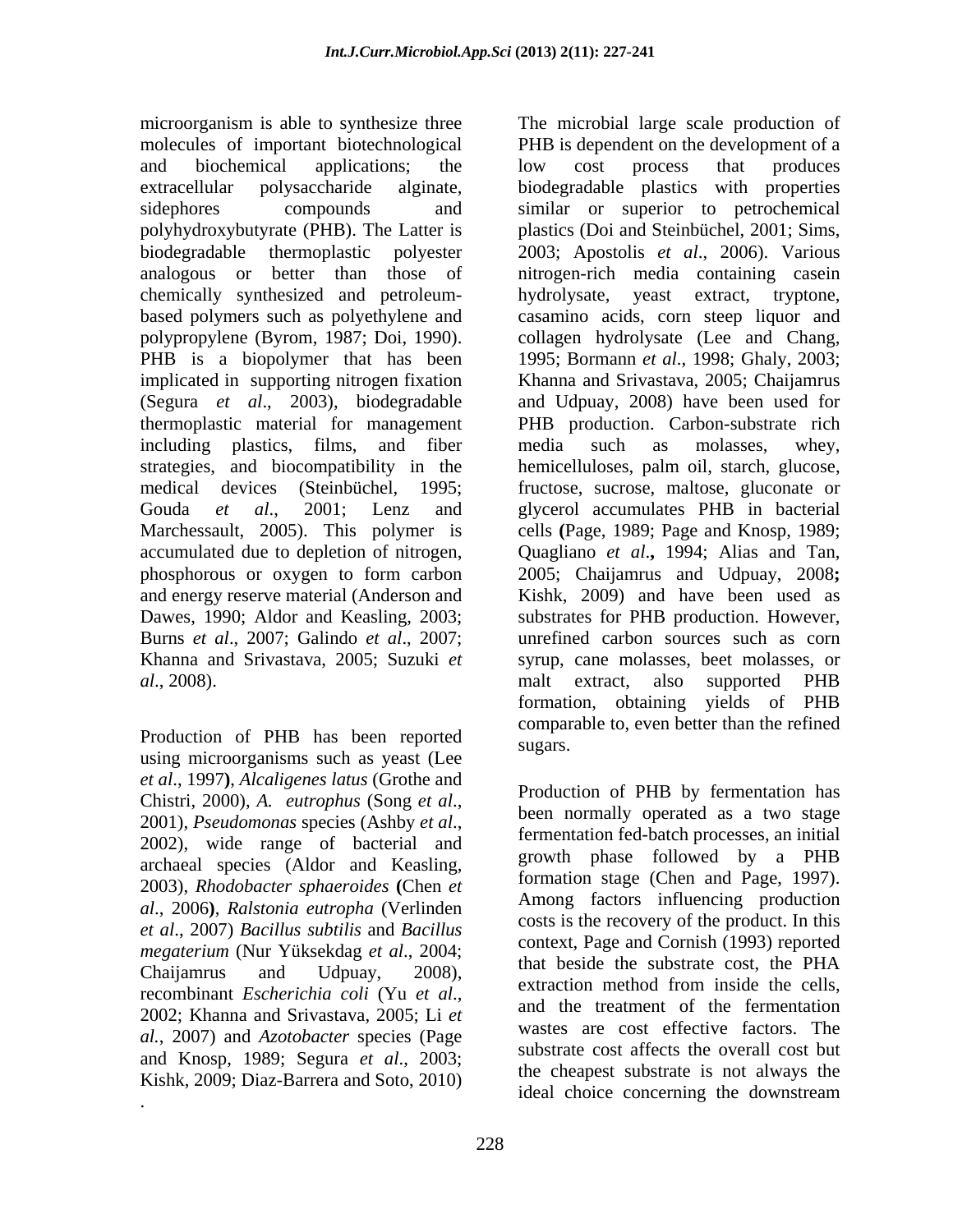processes. When the PHB productivity increased from 1.98 to 3.2 g/h, the PHB production cost decreased from \$5.37/kg to \$4.91/kg (Lee and Choi, 1998). Aiming to wide range of industrial applications and establishing method for changing PHAs compositions as well as PHAs' overproduction, many researchers have been conducted molecular biology and protein engineering of PhaC synthases, phbA, phbCand phbB genes (Amara *et al*., 2001; 2002; Taguchi, 2001, 2002; Segura *et al*., 2003). The optimization method of Plackett-Burman, that still one of the most promising approaches was recommended by Page and Cornish (1993). Recently, Diaz-Barrera and Soto (2010) proposed new experimental strategies based on integration between molecular and bioengineering techniques to enhance the productivity of PHP from *A. vinelandii.*

This study aimed to evaluate the potentiality of *Azotobacter vinelandii*, isolated from soil samples collected from Tanta, Gharbia Governorate, Egypt for PHB production. The advantages of using *A. vinelandii* in PHB production is the easy attainment of this bacterium from soil and fresh water. The most economic parameters, which gave the highest amount of the biopolymer PHB, were undertaken using Plackett-Burman and Box-Behnken designs, in addition to statistical analyses.

# **Materials and Methods**

## **Microorganisms used**

Thirty isolates belonging to the genus *Azotobacter* were isolated previously from cultivated and non-cultivated soil samples, collected from different localities at Tanta, Gharbia Governorate, Egypt. The isolates were purified on nitrogen free medium described by Vancura and Mancura

(1960). The pure isolates were characterized and the most PHB promising *Azotobacter vinelandii* has been used in this study and identified according to the methods described in Tchan (1984) and by sequencing its16SrDNA genes and comparing the sequences with a data base library using the BLASTN (Altshul *et al*., 1997) program, a subprogram of Basic Local Alignment Search Tool (BLAST), through the network service of the National Center for Biotechnology Information (NCBI) against nonredundant sequences. The sequences obtained were aligned with *A. vinelandii* 16SrRNA sequences available in the GenBank using the EasyAlign (Miranda, 2002) program that employs the MALIGN algorithm (Wheeler and Gladstein, 1998**)** 

## **Medium and environmental conditions used**

The following enrichment N2-Free medium after Vancura and Mancura (1960) with modification was used for PHB production. It contained the following components as g/l: Sucrose 20; K<sub>2</sub>HPO<sub>4</sub> 0.65; KH<sub>2</sub>PO<sub>4</sub> 0.16; NaCl 0.2; MgSO<sub>4</sub>.7 H<sub>2</sub>O 0.2; CaCO<sub>3</sub> 2;  $FeSO<sub>4</sub> 0.005$ ; NaBO<sub>4</sub> 0.005; and bacto agar (Law and Slepecky, 1961). The medium constituents and the environmental conditions have been randomized according to Plackett-Burman (1946) design (+1,-1); temperature (37,30)  $^{\circ}$ C, pH (7,5), sucrose (30,5) g/l, NaNO3 (2,0.1) g/l, KH2PO4 (1,0) g/l, NaCl (0.5,0) g/l, MgSO4 (0.5,0) g/l, FeSO4 (0.005,0) g/l, shaking (250,200) rpm.

# **Experimental designs**

## **Plackett-Burman**

Eighteen experiments containing +1 and -1 values following Plackett-Burman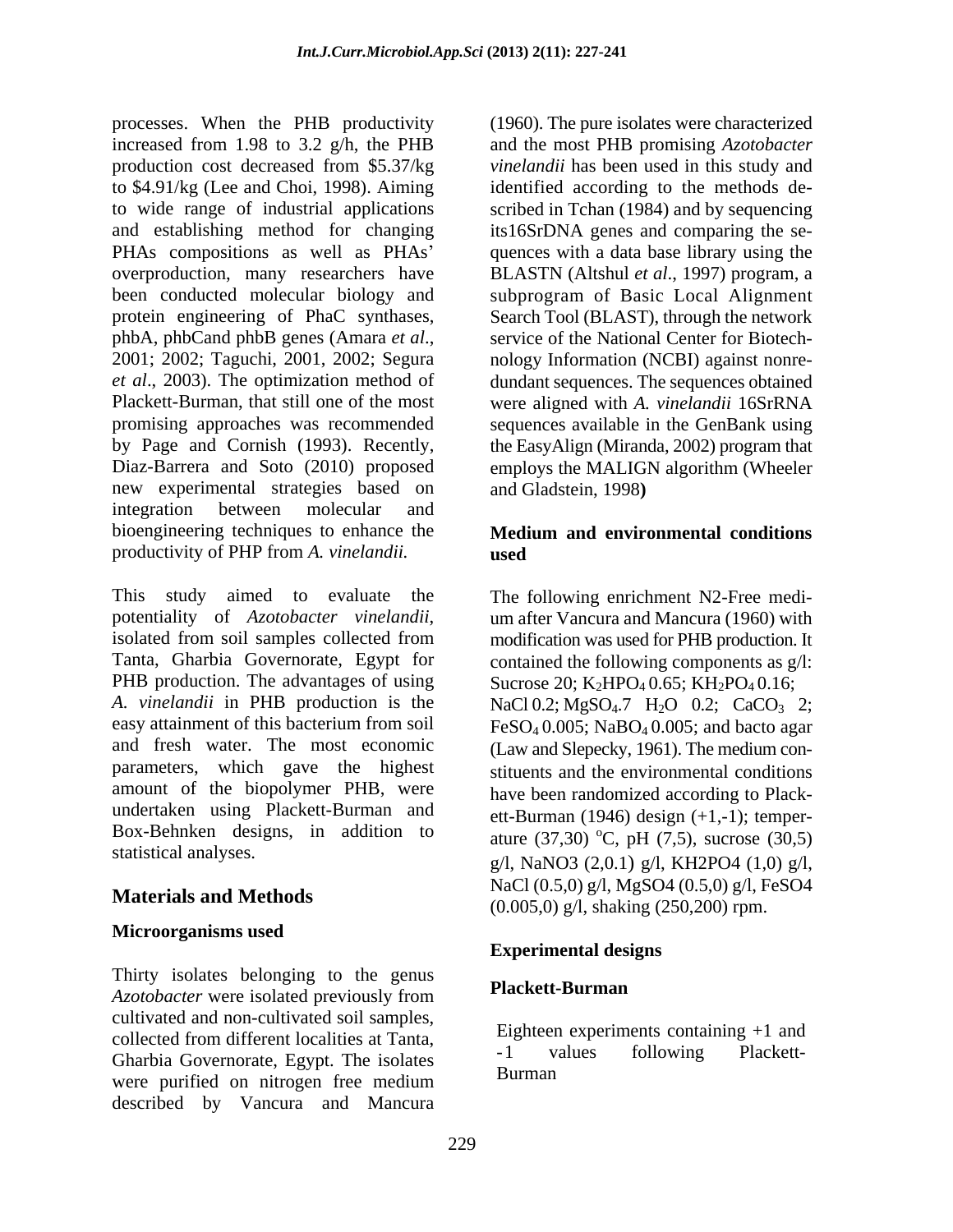design have been conducted as in table 1 to optimize ten variables represented at high and low levels, which are donated by +1 and -1. All the eighteen experiments were conducted using 250 ml Erlenmeyer flasks containing 100 ml media. The media and environmental conditions have been randomized using Plackett-Burman design  $(+1,-1)$ . The mean of  $+1$ experiment has been calculated using the following formula:  $(\sum +1)/n$  <sub>(+1)</sub>. The mean of -1 experiment has been calculated using the following formula:  $(\sum -1)/n$   $\Gamma_{1,1}$ . The main effect of each factor has been calculated from the following formula:

# **Main effect =**  $\sum$  (+1)/n<sub>[+1]</sub> $\sum$  (-1)/n<sub>[-1]</sub>.

 The main effect show whether the variable(s) amount is effective positively or negatively on PHB production.

The results of the Plackett-Burman design experiments were applied to linear multiple regression analysis using Microsoft Excel 2002. The statistical analysis of the experimental results in Table 1 has been summarized in Table 3. The variables whose confidence levels % were  $\ge$  than 90% were considered to be significantly affected on the PHB. Variables with confidence level% less than 90% till 70% were considered effective (Stowe and Mayer, 1966).

# **Generating 1st order Model**

The model created from the analysis of Plackett-Burman experimental design using multiple regression analysis is based on the 1<sup>st</sup> order-model Y=  $\beta_0 + \sum \beta_i$  Xi13, Where Y is the predicted response,  $\beta_0$ model intercept, *ßi* variables linear coefficient. ANOVA test was generated for each response to determine the

relationship between the variables at the 90% or higher confidence level.

## **Extraction, purification and determination of PHB**

The assay was performed spectrophotometrically (PerkinElmer- .UV/VIS Spectrometer Lambda) to determine PHB as crotonic acid. The PHB amount was determined by calculating the amount of crotonic acid derived from the standard curve and calculated as gm PHB/gm cells. *Azotobacter* cultures were grown and inoculated with single colony using tooth peak to 100 ml of modified liquid medium of Vancura and Mancura (1960) in 250 ml Erlenmeyer flasks and incubated in an orbital shaker at different shaking rates for 6 days of incubation. Bacterial cells were separated with centrifugation at 4000 rpm for 15 min and were dried at 40°C for 24 h. The dry weight of the pellets was determined. Bacterial cell walls were lysed by adding sodium hypochlorite, mixing and incubating at 60°C for 1 h. Supernatant was obtained by centrifugation and transferred to a Soxhlet system. Cell lipids and other molecules were treated with 5 ml 96% ethanol and acetone. PHB was extracted by hot chloroform (adding 10 ml chloroform in a water bath). Then chloroform was evaporated to obtain PHB crystals. By adding 10 ml of 98% sulfuric acid at 60ºC for 1 h, PHB crystals were converted into crotonic acid. The absorbance of the solution was measured at 235 nm in a UV spectrophotometer (Perkin-Elmer Lambada EZ201-UVvis) against sulfuric acid as blank. The amounts of PHB per gram dry weight of bacterial cells were determined using a standard curve of PHB according to Kuniko *et al.,* (1988).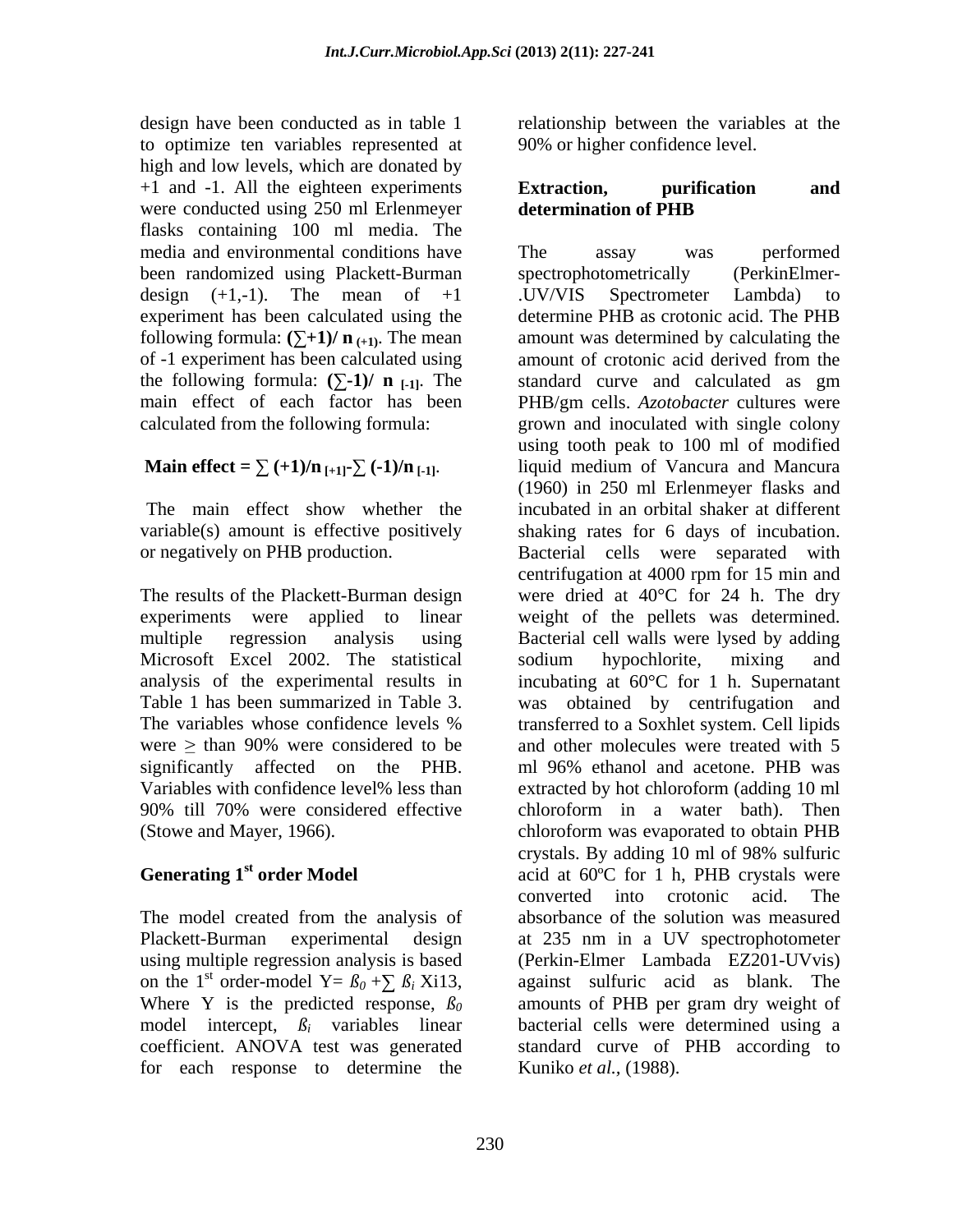#### **Result and Discussion**

#### **Taxonomic classification and identification of** *A. vinelandii*

The morphological, physiological and biochemical characters of the most PHB active isolate (data not shown) were found to be similar with those cited in Bergey s Manual for Systematic Bacteriology for the genus *Azotobacter*. The isolate was also subjected to molecular identification and its DNA was isolated as pure unique band.

The sample of 16S ribosomal DNA contained approximately 1500 base pairs in length (Fig. 1) that was amplified by PCR, and partially sequenced as the following:

CGCGGTAATACGAAGGGTGCAAGT AATCGGAATTACTGGGCGTAAACGC GCTAGGTGGTTCGGCAAGTTGGATG TGAAAGCCCCGGG CTACCTGGGAAC-CGCATCCAAAACT ACTGGGCTAG AGTACGGTAGA GGGTGGTGGAATTTCCTGTGTAGCG GTGAAATGCGTAGATATAGGAAGGAACA CC GTGGCGAAGGCGGCC ACCTGGACC GATACTGAC ACTGAGGTGCGAAAG CGTG GGA GCAAA CAGGATTAGAT ACCCTGGTAGTCCA CAGGACCC TG-GTAGTCCA CGCCGTAAA CGATGT CGACTAGCCGTTGGG CTCCTTGAGAGCTTAGTGGCGCAGC T AACGCATTAAG TCGAACCGC-CTGGGGAGTACGGCC GCAAGGTTAAAACTCAATGAATTGA CGGGGGCCCG ACAAGCGGTGGAGCT-GTG GTTTAATTCGAAGCCAACGCGA

Sequence was then compared to the public database of National Center for Biotechnology Information (NCBI) using

Basic Local Alignment Search Tool (BLAST). Analysis of the sequences data revealed that query sequence showed greatest homology with *A. vinelandii*  (95%). Thus identification of the selected and most potent isolate was confirmed to be *A. vinelandii*.

#### **Variables affecting PHB production by**  *A. vinelandii*

#### **Increasing the productivity of PHB using Plackett and Burman design**

The results obtained in Table1 indicated that there was a wide variation in PHB production from (0 to 0.88 PHB  $g/g$  D. wt.), using Plackett and Burman experiments that highlighted the importance of optimizing culture variables in attaining higher PHB production rate. The experiment showed the maximum PHB production rate was at the following conditions: temperature at  $37^{\circ}$ C, pH 7, sucrose 30 g/l, NaNO<sub>3</sub> 2 g/l, KH2PO4 1 g/l, NaCl 0 g/l, MgSO4 0.5 g/l, FeSO<sub>4</sub> 0.005 g/l, CaCl<sub>2</sub> 0.06 g/l, NaMoO<sub>4</sub> 0.05 and shaking rate at 250 rpm. From the results obtained in Table 2 by regression analysis of Plackett and Burman design, it was found that non of the variables has a p=0.05 significant effect on the PHB production which indicate the need for conducting a further optimization. The R-Squared statistic indicates that the model as fitted explains 60.6577% of the variability in PHB. The adjusted R-squared statistic is 16.3977%. The standard error of the estimate shows the standard deviation of the residuals to be 0.229216. The mean absolute error of 0.116353 is the average value of the residuals. The Durbin-Watson statistic tests the residuals to determine if there is any significant correlation based on the order in which they occur in your data file. Since the P-value is greater than 0.05, there is no indication of serial autocorrelation in the residuals at the 95.0% confidence level.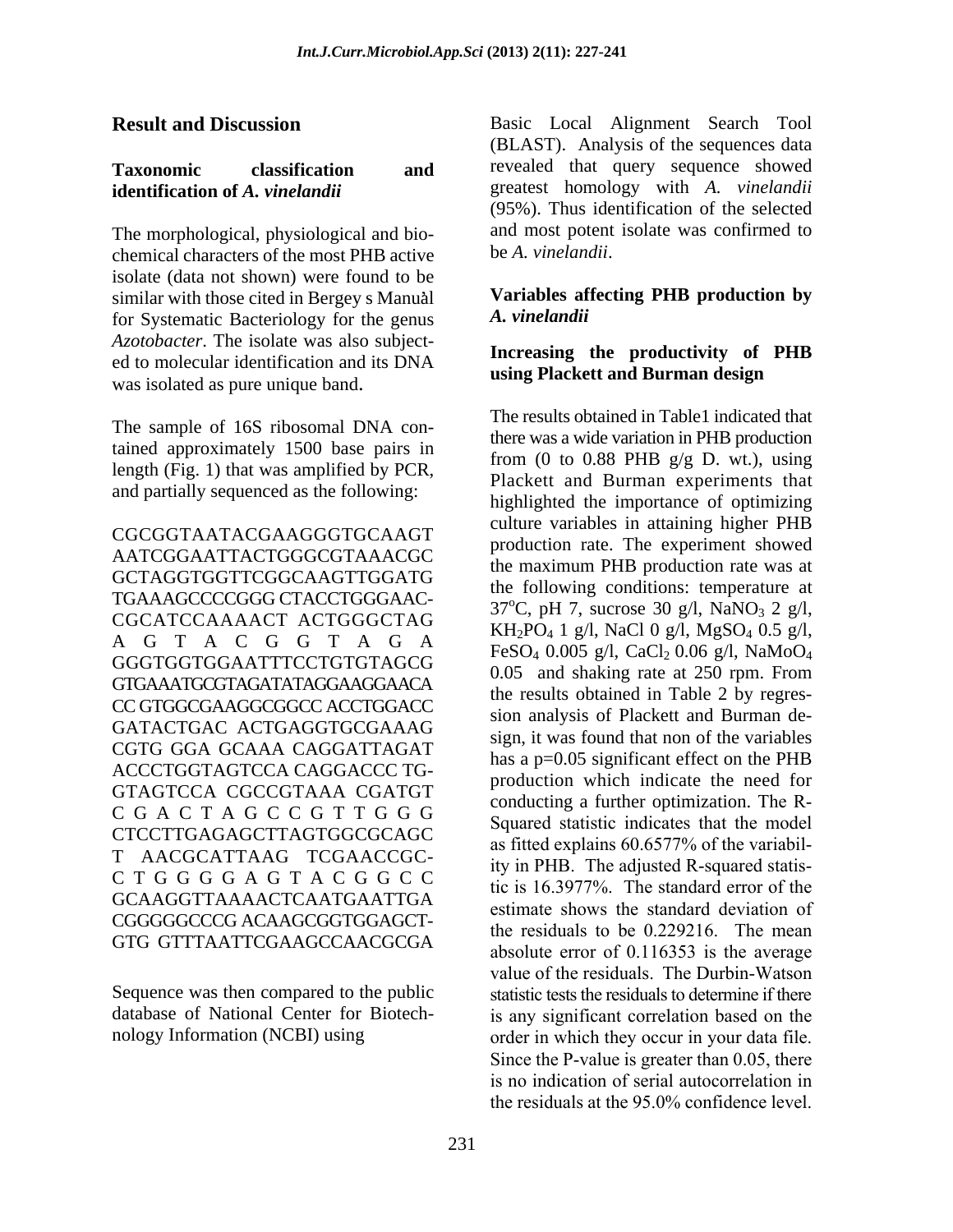| Experiment<br>No.           |                | Temperature | pH      | sucrose | NaNO <sub>3</sub> | $KH_2PO_4$ | <b>NaCl</b> | MgSO <sub>4</sub> | FeSO <sub>4</sub><br>** | NaMoO <sub>4</sub><br>$**$ | Shaking   | <b>PHB</b><br>gm/gm<br>cells |
|-----------------------------|----------------|-------------|---------|---------|-------------------|------------|-------------|-------------------|-------------------------|----------------------------|-----------|------------------------------|
| Plackett-Burman Experiments | 1              | $-1(30)$    | 1(7)    | 1(30)   | 1(2)              | 1(1)       | 1(0.5)      | 1(0.5)            | 1(0.005)                | 1(0.05)                    | $-1(200)$ | 0.199                        |
|                             | $\overline{2}$ | $-1(30)$    | $-1(5)$ | 1(30)   | $-1(0.1)$         | 1(1)       | 1(0.5)      | 1(0.5)            | $-1(0)$                 | $-1(0)$                    | 1(250)    | 0.000                        |
|                             | 3              | $-1(30)$    | 1(7)    | $-1(5)$ | 1(2)              | $-1(0)$    | 1(0.5)      | 1(0.5)            | 1(0.005)                | 1(0.05)                    | $-1(200)$ | 0.047                        |
|                             | 4              | 1(37)       | 1(7)    | 1(30)   | 1(2)              | 1(1)       | $-1(0)$     | 1(0.5)            | 1(0.005)                | 1(0.05)                    | 1(250)    | 0.880                        |
|                             | 5              | 1(37)       | $-1(5)$ | 1(30)   | $-1(0.1)$         | 1(1)       | 1(0.5)      | $-1(0)$           | 1(0.005)                | 1(0.05)                    | 1(250)    | 0.600                        |
|                             | 6              | 1(37)       | $-1(5)$ | $-1(5)$ | 1(2)              | $-1(0)$    | 1(0.5)      | 1(0.5)            | $-1(0)$                 | $-1(0)$                    | 1(250)    | 0.500                        |
|                             | 7              | 1(37)       | $-1(5)$ | $-1(5)$ | 1(2)              | 1(1)       | $-1(0)$     | 1(0.5)            | 1(0.005)                | 1(0.05)                    | $-1(200)$ | 0.083                        |
|                             | 8              | $-1(30)$    | $-1(5)$ | $-1(5)$ | $-1(0.1)$         | 1(1)       | 1(0.5)      | $-1(0)$           | 1(0.005)                | 1(0.05)                    | 1(250)    | 0.042                        |
| Plackett-Burman Experiments | 9              | 1(37)       | 1(7)    | $-1(5)$ | $-1(0.1)$         | $-1(0)$    | 1(0.5)      | 1(0.5)            | $-1(0)$                 | $-1(0)$                    | 1(250)    | 0.000                        |
|                             | 10             | 1(37)       | $-1(5)$ | 1(30)   | $-1(0.1)$         | $-1(0)$    | $-1(0)$     | 1(0.5)            | 1(0.005)                | 1(0.05)                    | $-1(200)$ | 0.042                        |
|                             | 11             | $-1(30)$    | $-1(5)$ | $-1(5)$ | $-1(0.1)$         | $-1(0)$    | $-1(0)$     | $-1(0)$           | 1(0.005)                | 1(0.05)                    | 1(250)    | 0.000                        |
|                             | 12             | $-1(30)$    | 1(7)    | $-1(5)$ | 1(2)              | $-1(0)$    | $-1(0)$     | $-1(0)$           | $-1(0)$                 | $-1(0)$                    | $-1(200)$ | 0.000                        |
|                             | 13             | $-1(30)$    | 1(7)    | 1(30)   | $-1(0.1)$         | 1(1)       | $-1(0)$     | $-1(0)$           | $-1(0)$                 | $-1(0)$                    | $-1(200)$ | 0.097                        |
|                             | 14             | 1(37)       | 1(7)    | 1(30)   | $-1(0.1)$         | $-1(0)$    | 1(0.5)      | $-1(0)$           | $-1(0)$                 | $-1(0)$                    | $-1(200)$ | 0.02                         |
|                             | 15             | $-1(30)$    | $-1(5)$ | 1(30)   | 1(2)              | $-1(0)$    | $-1(0)$     | 1(0.5)            | $-1(0)$                 | $-1(0)$                    | $-1(200)$ | 0.000                        |
|                             | 16             | $-1(30)$    | 1(7)    | $-1(5)$ | 1(2)              | 1(1)       | $-1(0)$     | $-1(0)$           | 1(0.005)                | 1(0.05)                    | $-1(200)$ | 0.050                        |
|                             | 17             | 1(37)       | 1(7)    | 1(30)   | 1(2)              | 1(1)       | 1(0.5)      | $-1(0)$           | $-1(0)$                 | $-1(0)$                    | 1(250)    | 0.060                        |
|                             | 18             | 1(37)       | $-1(5)$ | $-1(5)$ | $-1(0.1)$         | $-1(0)$    | $-1(0)$     | $-1(0)$           | $-1(0)$                 | $-1(0)$                    | 1(250)    | 0.010                        |

# **Table.1** Plackett-Burman design for PHB optimization

\*\* variables have been used as one unit [one variable] during the regression analysis

**Table.2** The main effect of the variables

| Main effect<br>Main effect = $\sum (+1)/n_{(+1)}$ - $\sum (-1)/n_{(-1)}$ . |
|----------------------------------------------------------------------------|
| 1.76                                                                       |
| 0.076                                                                      |
| 1.166                                                                      |
| 1.008                                                                      |
| 1.392                                                                      |
| 0.306                                                                      |
| 0.872                                                                      |
| 1.256                                                                      |
| 1.554                                                                      |
|                                                                            |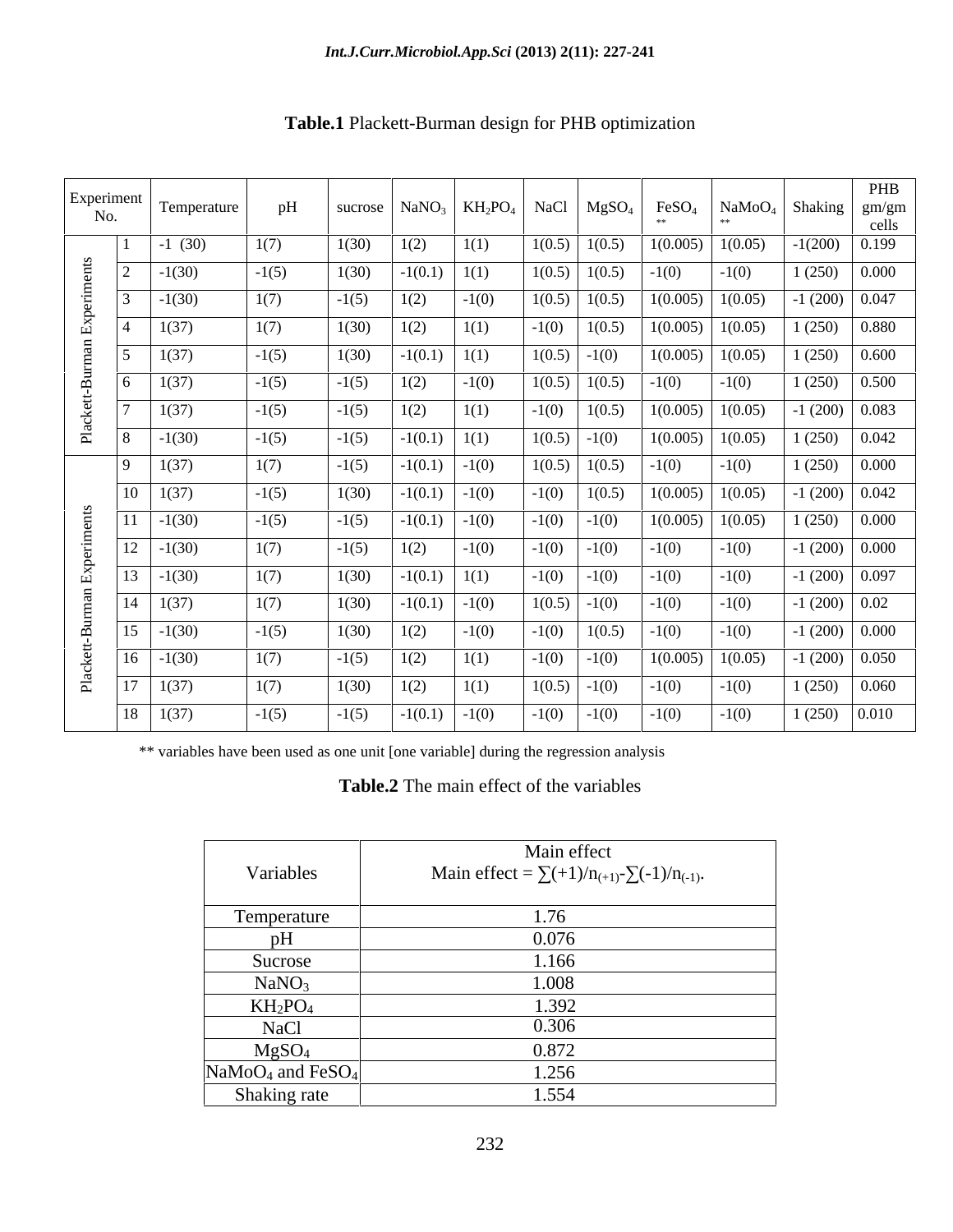| Parameters        | Estimate | P value | <b>Std Error</b> | t Stat   | Confidence % |
|-------------------|----------|---------|------------------|----------|--------------|
| Constant          | 0.143    | 0.027   | 0.054            | 2.704    | 97.312       |
| Temperature       | 0.068    | 0.292   | 0.060            | 1.129    | 70.85        |
| pH                | 0.032    | 0.643   | 0.066            | 0.482    | 35.72        |
| sucrose           | 0.091    | 0.211   | 0.067            | 1.359    | 78.88        |
| NaNO <sub>3</sub> | 0.091    | 0.227   | 0.069            | 1.308    | 77.27        |
| $KH_2PO$          | 0.000    | 0.998   | 0.071            | 0.003    | 0.21         |
| <b>NaCl</b>       | $-0.031$ | 0.631   | 0.062            | $-0.500$ | 36.93        |
| MgSO <sub>4</sub> | 0.013    | 0.853   | 0.066            | 0.191    | 14.96        |
| FeSO <sub>4</sub> | 0.091    | 0.188   | 0.063            | 1.438    | 81.16        |
| Shaking rate      | 0.136    | 0.100   | 0.073            | 1.862    | 90.04        |

**Table.3** Multiple regression analysis of the data in Table 1

**Table.4** Summary of the regression results

| Summary                 |             |  |  |  |  |  |
|-------------------------|-------------|--|--|--|--|--|
| R-squared               | 60.65       |  |  |  |  |  |
|                         | persent     |  |  |  |  |  |
| $R^2$                   | 16.39       |  |  |  |  |  |
| adjusted                |             |  |  |  |  |  |
| log 1 residual          | 0.385       |  |  |  |  |  |
| autocorrelation         |             |  |  |  |  |  |
| Standard Error          | 0.229       |  |  |  |  |  |
|                         |             |  |  |  |  |  |
| Durbin-Watson statistic | 1.219       |  |  |  |  |  |
|                         | $(p=0.053)$ |  |  |  |  |  |
| Mean absolute error     | 0.116       |  |  |  |  |  |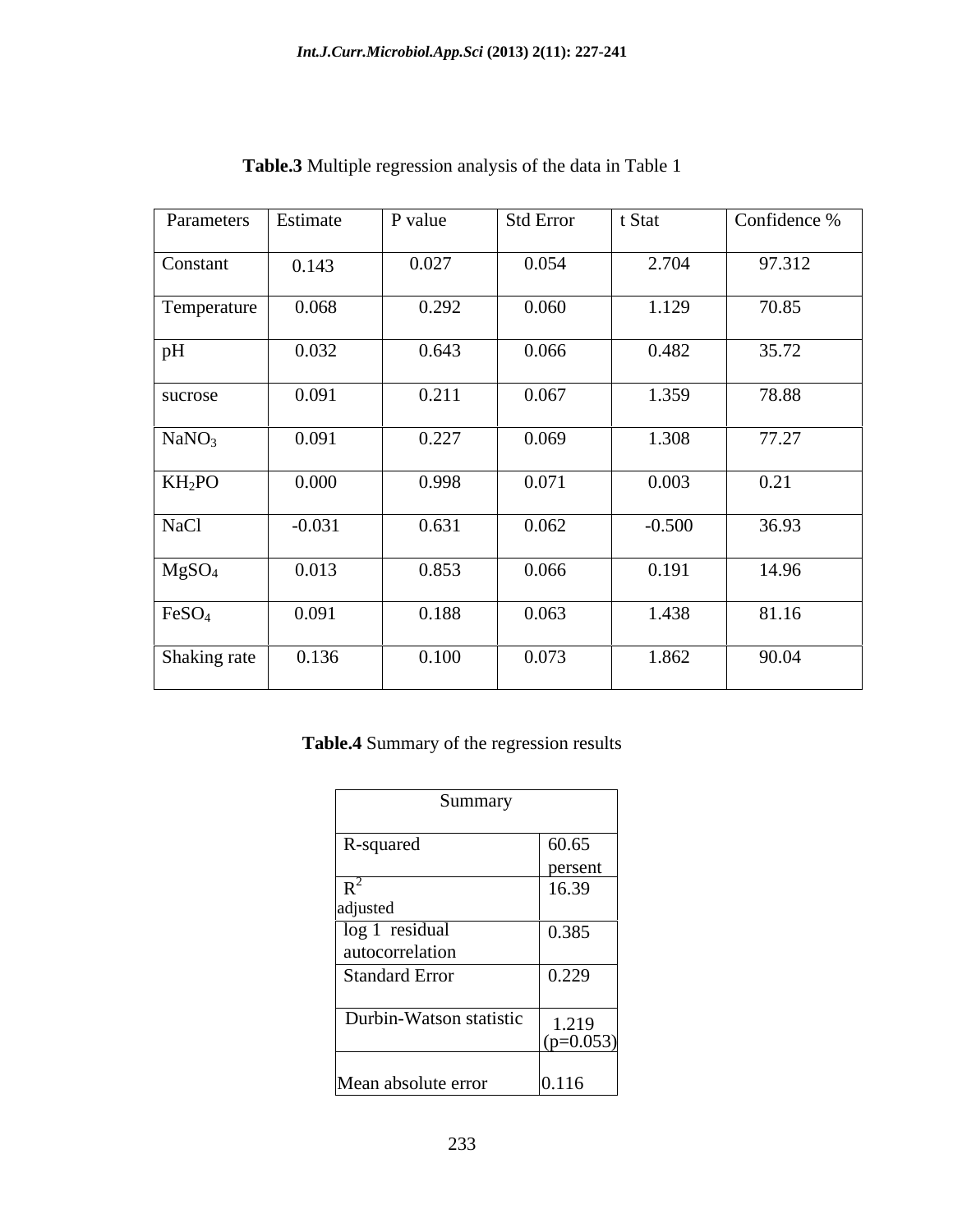**Table. 5** ANOVA test

| <b>ANOVA</b> |           |           |      |          |    |  |
|--------------|-----------|-----------|------|----------|----|--|
| Source       | <b>SS</b> | <b>MS</b> | F    | P. Value | df |  |
| Regression   | 0.640     | 0.072     | 1.37 | 0.3338   | 9  |  |
| Residual     | 0.408     | 0.052     |      |          |    |  |
| Total        | 1.063     |           |      |          | 16 |  |

**Fig.1** Amplification of 16S rDNA PCR product from *A. vinelandii* .



Lane (1) marker DNA 1kb and lane (2) 16s rDNA PCR product with mw (~1.5 kb).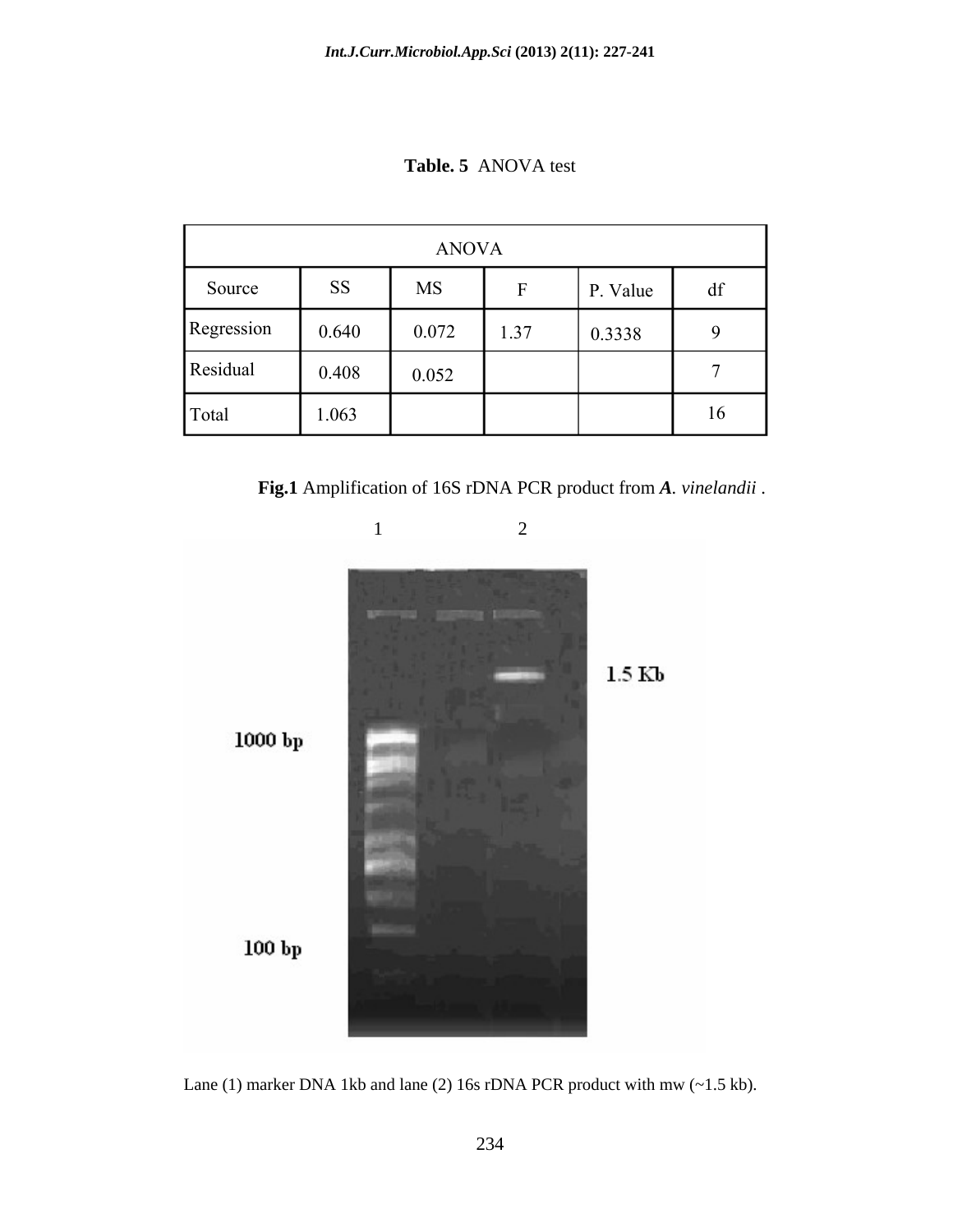# **Fig. 2** Main effect o diferent variables used in this study

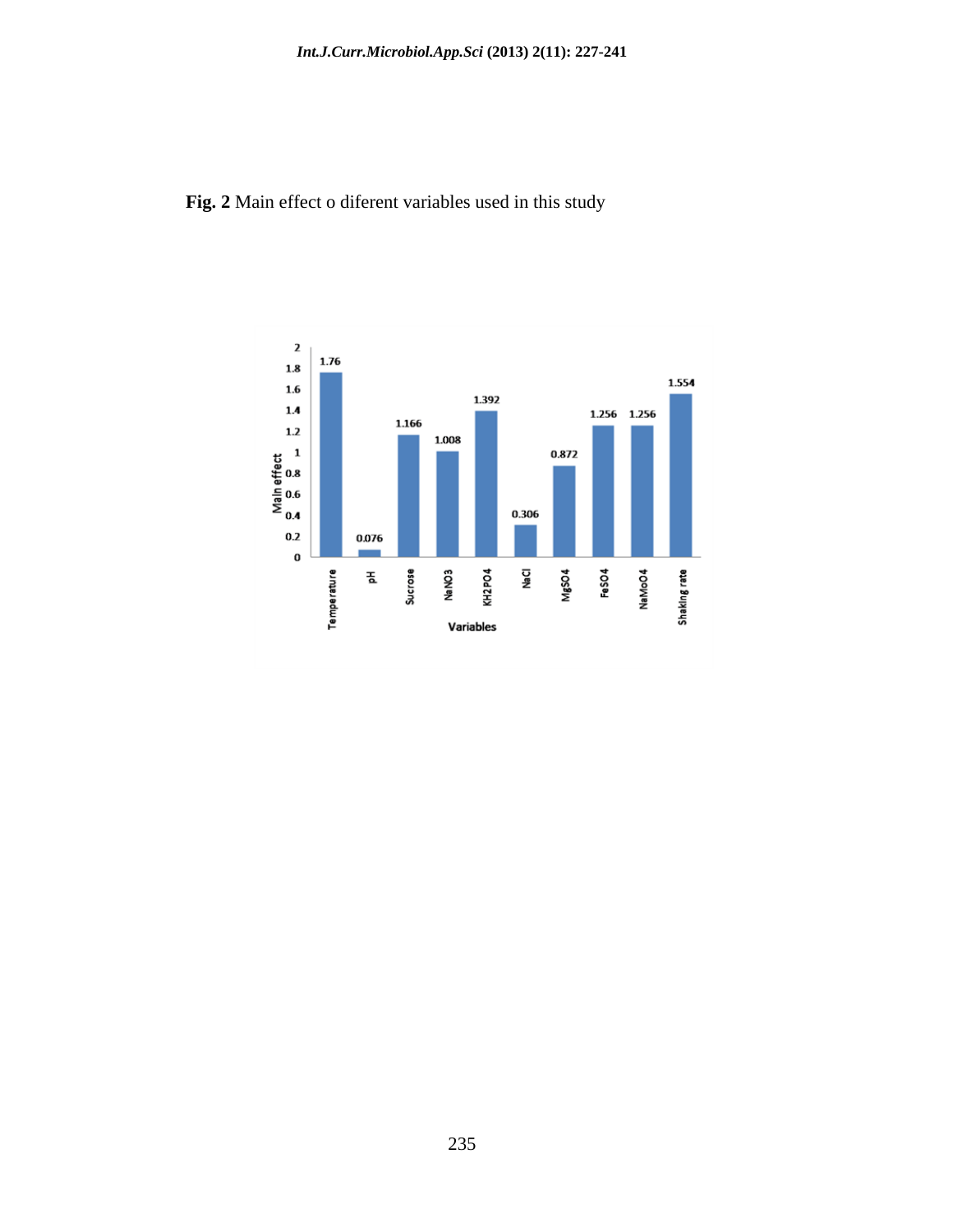## **Optimization of the most significant factors for PHB production using Box-Behnken design**

Box-Behnken design was used to optimize the most significant factors affecting PHB production obtained from Plackett and Burman. The results obtained in Table 4 showed the optimum levels of the most significant factors are  $KH_2PO_4$ , pH and agitation rate. The results were analyzed by the second order regression equation provided the levels of PHB production. From the results, it was found that PHB content increased from  $0.199$  (PHB  $g/g$ ) dry weight) using Plackett and Burman design to 0.7 PHB g/g dry weight using Box-Behnken at the following conditions: sucrose 30, g/l;  $NaNO<sub>3</sub>$ , 2 g/l;  $KH<sub>2</sub>PO<sub>4</sub>$ , 2 g/l; NaCl, 0.5 g/l; MgSO4, 0.5 g/l; FeSO4, 0.05 g/l; CaCl<sub>2</sub>, 0.06 g/l; NaMoO<sub>4</sub>, 0.005; shaking rate at 225 rpm, pH 7 and  $30^{\circ}$ C. The most effective variable [data not shown] was the shaking rate with confidence %

88.87, followed by each of FeSO4, temperature and sucrose with confidence levels 80.30,76.41 and 75.84, respectively. Since the P-value in the ANOVA (Table 5) is greater or equal to 0.10, there is no statistically significant relationship between the variables at the 90% or higher confidence level. From the results in Fig. 2, temperature,  $KH_2PO_4$ ,  $NaNO_3$ ,  $MgSO_4$ FeSO<sub>4</sub>, shaking, CaCl<sub>2</sub> and NaMoO<sub>4</sub> showed positive effect on PHB production by *A. vinelandii*. Three factors showed negative effect on PHB production represented by NaCl, pH and sucrose. However temperature,  $NaNO<sub>3</sub>$ ,  $KH<sub>2</sub>PO<sub>4</sub>$ ,  $FeSO<sub>4</sub>$  and  $MgSO<sub>4</sub>$  are the most effective variables as shown in Fig. 3.

Production of microbial Polyhydroxybutyrate (PHB) is a promising biotechnological area. Optimization the production of biotechnological products is an aim for many industrial and research sectors (Plackett and Burman, 1946; Amara *et al*., 2001, 2002; Taguchi *et al*., 2001, 2002). Basic strategies for economic PHB production based on consideration of good PHB producers and good productivity, as well as PHB recovery affecting overall economics. In spite of great deal of efforts directed towards commercializing PHA, the wide use of PHB remains rare because of its high production cost. One reason for this unfavorable cost for commercial use is that the methods used must select good PHB producers to increase the concentration of PHB, develop the fermentation process, and enhance PHB recovery/purification system. The ideal way to enable PHB to compete with conventional petrochemical plastic is to combine the following methods simultaneously; increase the absolute concentration of PHB per host cell, increase packing of PHB granules into the host, achieve high glucose conversion rate and release the PHB outside the cell to simplify recovery/purification process (Lae *et al*., 2005).

In this study, Plackett and Burman design was used to investigate significant factors affecting PHB production. Experimental design, as a powerful tool for optimizing different complicated conditions was used to investigate the principal factors for PHB production, and identification of medium components that play a significant role in cell growth and PHB production, as well as their concentrations. Three environmental factors represented in temperature, pH and shaking rate as well as six nutritional factors included sucrose, NaNO<sub>3</sub>, KH<sub>2</sub>PO<sub>4</sub>, NaCl, MgSO<sub>4</sub> and FeSO4 were randomized in eighteen experiments using Plackett-Burman design (1946). The results showed different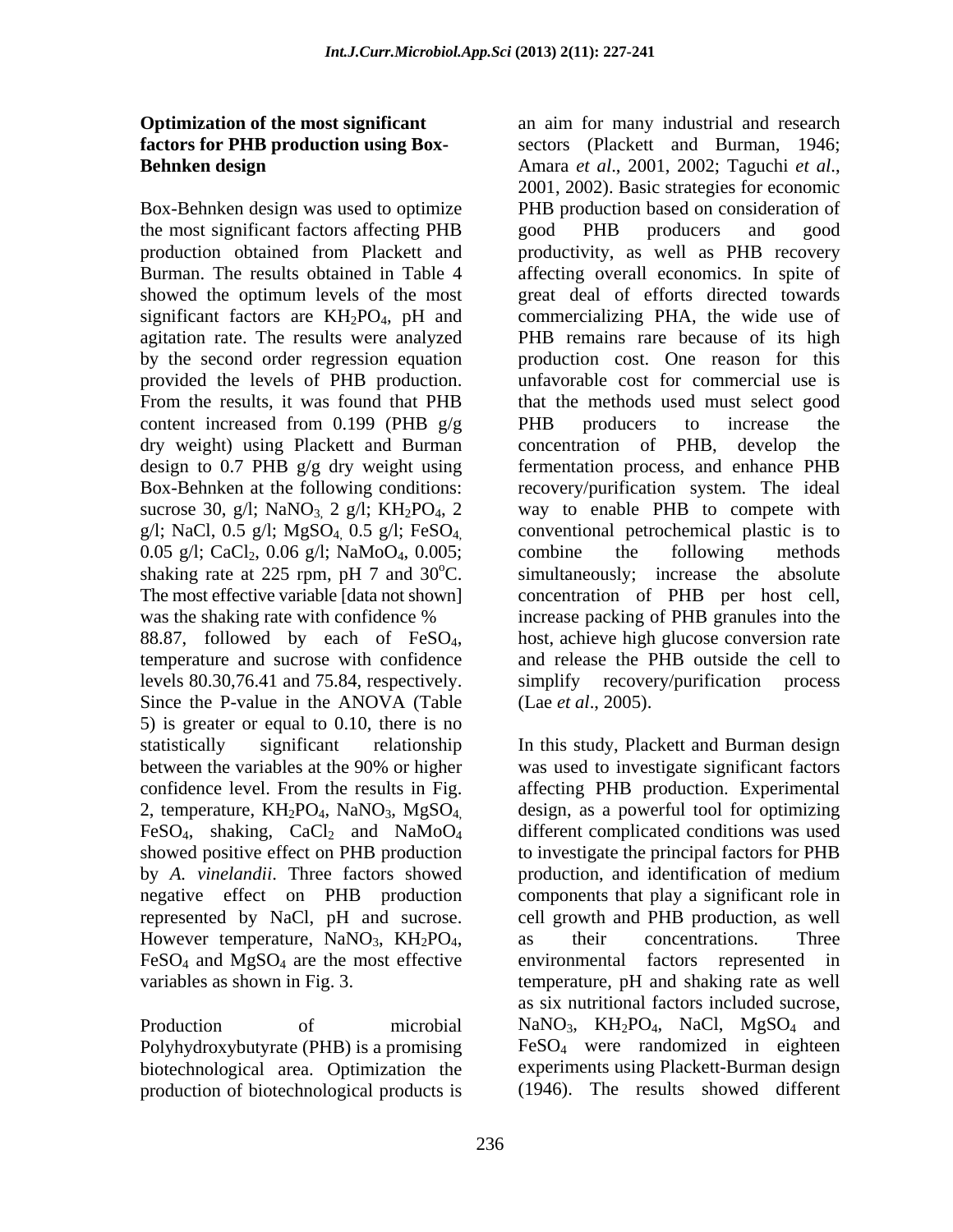responses based on the variation on environmental factors and different nutritional conditions. The variables are heterogeneous as proved by the T-test analysis of variance (ANOVA) where the F significant was  $> 0.05$ (0.3338). This proved the presence of conflict between different factors used in this study. This conflict has been perfectly solved by randomizing the different factors. Plackett-Burman design proved to be a powerful tool for optimizing biotechnological products. However, the study presented here succeeded in producing 88.87% PHB, regarding to the cell dry weight. The variation on the amount of PHB calculated as gm PHB/gm cells proved that Plackett-Burman design is a versatile tool for optimizing complicated conditions. In this context, PHB content in *Azotobacter vinelandii* cells varied from 0.0 to 0.88 g PHB/g dry cell weight (DCW). This mean that the method used herein is successful methods for increasing PHB content. In order to optimize the most significant factors obtained from Plackett and Burman design, Box-Behnken design was applied and maximum PHB production were obtained using 2 g/l  $KH_2PO_4$ , shaking rate at 225 rpm and pH 7. In this respect, Gu *et al*. (2005) reported that response surface methodology provides important information regarding the optimum level of each variable along with its interactions with other variables and their effects on product yield. To validate the exact optimum values of KH2PO4, pH and agitation rate and their interactions, statistical designs were used and the range between the optimum points were selected. Therefore, Box-Behnken design was focused on the interaction between these three factors while other factors were effectively insignificant for PHB production. In this connection, optimization for PHB in *Rhizobium* 

*meliloti* was reported by taking variables such as sucrose, urea, inoculums size and K2HPO4 (Lakshman *et al*., 2004). Similar methods were used by (Khanna and Srivastava, 2005; Lorrungruang *et al*., 2006). They optimized the concentrations of  $KH_2PO_4$ , Na<sub>2</sub>HPO<sub>4</sub>, MgSO<sub>4</sub>.7H<sub>2</sub>O and fructose for PHB production in *Wautersia eutropha* using central composite design. Thus, the highest PHB yield (0.88 g PHB/g DCW) using *A. vinelandii* occurred in medium containing NaCl, 0; sucrose, 30 g/l; KH2PO4, 1 g/l; MgSO4, 0.5 g/l; FeSO4, 0.05 g/l; NaMoO4, 0.005 g/l; CaCl<sub>2</sub>, 0.06 g/l; pH 7 and shaking rate at 225 rpm. Thus, the before mentioned constituents and conditions were promising for PHB production. In this connection, Pal *et al*. (1998) reported that PHB accumulation was enhanced when growth was restricted due to unavailability of phosphorus. Under nitrogen deficiency a rise in PHB pool up to 9.5% (w/w of dry cells) was observed. Lugg *et al*. (2008) observed that enterobacteria of natural habitat accumulate 50% PHB of CDW, in medium containing excess carbon source and a deficiency in nitrogen. However, Lee *et al*. (2001) and Li *et al*. (2009) reported that PHB is a NADPH-dependent pathway and increased under high intracellular concentrations of NADPH or high ratio of NADPH/NADP. The possible explanation for the rise in PHB pool under supplementation of glucose, fructose, maltose and ethanol is due to boost in growth. The possible explanation for this rise could be the availability of plenty of precursors i.e., acetate for biosynthesis of PHB, as reported in many bacteria (Zinn *et al*., 2001; Galino *et al*., 2007). In some cases, these sugars may be used to enhance cell growth and, in turn, the volumetric productivity as recommended by Quillaguaman *et al*. (2008) for complex nitrogen sources.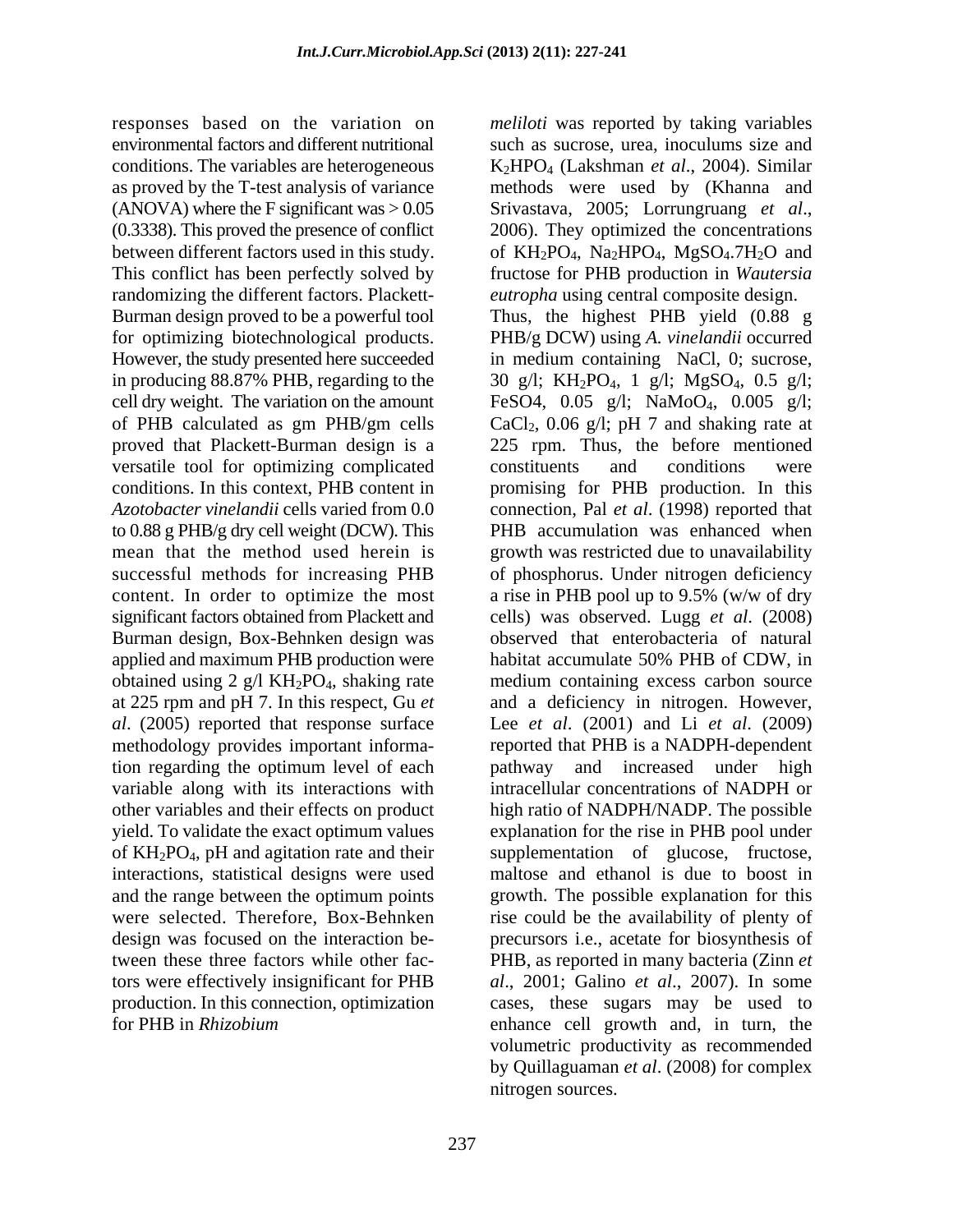The spectrophotometer assay of the polyhydroxyalkanoate (PHA)polymer that extracted from *A. vinelandii* and the standard  $(DL-\beta-hydroxybutyric)$ acid) were analyzed after sulphuric acid depicted highest degree of similarity with accordance with Law and Slepecky (1961). Thus, the complete matching of the spectra of the acid-digested sample and the standard with the spectrum of crotonic Amara A. A. 2008. acid demonstrated the presence of PHB in Polyhydroyalkanoates: from Basic

Selecting effective variables is very 37-73. important in experimental design to reduce Amara, A.A. and Rehm B. H. A. 2001. the number of the experiments and the number of designs. Not only Plackett- Burman design is able to optimize the nutritional constituents, but also the environmental factors. On the basis of the data obtained in the present study, *A. vinelandii* is capable of PHB accumulation Amara, A.A., A. Steinbuchel and Rehm up to 88.89% of dry cell weight. Thus, it can be selected as a candidate for PHB production and commercialization. polyhydroxyalkanoate (PHA) Molecular studies are needed to increase more PHB content in *Azotobacter* cells. Such studies will be the focus of the enhanced activity. Appl. Microbiol. nearest future. Biotechnol. 59 (4-5): 477-482.

- 1993. Production of Rev. 54: 450-472. poly(hydroxybutyrate), homopolymer
- Aldor, I.S. and Keasling J.D. 2003. biorefinery. Enzyme Micro. Technol.<br>Process design for microbial plastic 40:1035-1044. factories: metabolic engineering of polyhydroxyalkanoates. Curr. Opinion T.A. 2002 The synthe<br>Biotechnol 14: 475-483 medium-chain-length
- Alias, Z. and Tan K.P.I. 2005. Isolation of [hydroxyalkanoates] mixtures from palm oil utilizing glucose or alkanoic acid-grown palm oil utilizing, glucose or alkanoic acid-grown

polyhydroxyalkanoate (PHA) producing bacteria by an enrichment technique. Biores. Technol. 96: 1229- 1234.

- digestion and measured at 235 nm which the spectrum of crotonic acid in Lipman D.L. 1997. Gapped BLAST Altshul, S.F., T.L. Madden, A.A. Schaffer, J. Zhang, Z. Zhang, W. Miller and Lipman D.L. 1997. Gapped BLAST and PSI-BLAST A new generation of protein database search programs. Nucleic Acids Res. 25: 3389-3402.
- *A. vinelandii*. Research and Molecular Biology to Amara A. A. 2008. Polyhydroyalkanoates: from Basic Application. IIUM Engineer. J. 9 (1): 37-73.
	- Amara, A.A. and Rehm B. H. A. 2001. Steinbuchel: Biopolymer overproduction by new mutants using simple methods for selection. In: DAAD-Bioforum-Berlin-Grenzenlos forschen, DAAD, Biotechnologische Methode. Pp. 231-239.
	- B.H. 2002. *In vivo* evolution of the *Aeromonas punctata* polyhydroxyalkanoate (PHA) synthase: isolation and characterization of modified PHA synthases with enhanced activity. Appl. Microbiol.<br>Biotechnol. 59 (4-5): 477-482.
- **References** Occurrence, metabolism, metabolic Alderet, J.E., D.W. Karl and Park C.H. polyhydroxyalkanoates. Microbiol. Anderson, A. J. and Dawes E.A. 1990. role, and industrial uses of bacterial polyhydroxyalkanoates. Rev. 54: 450-472.
	- and copolymer from ethanol and Webb C. 2006. Polyhydroxybutyrate propanol in a fed-batch culture. production from a novel feedstock<br>Biotechnol Progress 9:520-25 derived from a wheat-based Biotechnol. Progress 9: 520-25. derived from a wheat-based<br>or IS and Keasling ID 2003 biorefinery. Enzyme Micro. Technol. Apostolis, A.K., Y. Xu, R. Wang and Webb C. 2006. Polyhydroxybutyrate production from a novel feedstock derived from a wheat-based biorefinery. Enzyme Micro. Technol. 40: 1035-1044.
	- Biotechnol.14: 475-483. medium-chain-length poly<br>as Z and Tan K P I 2005 Isolation of [hydroxyalkanoates] mixtures from Ashby, R.D., D.K. Solaiman and Foglia T.A. 2002 The synthesis of short- and medium-chain-length poly [hydroxyalkanoates] mixtures from glucose or alkanoic acid-grown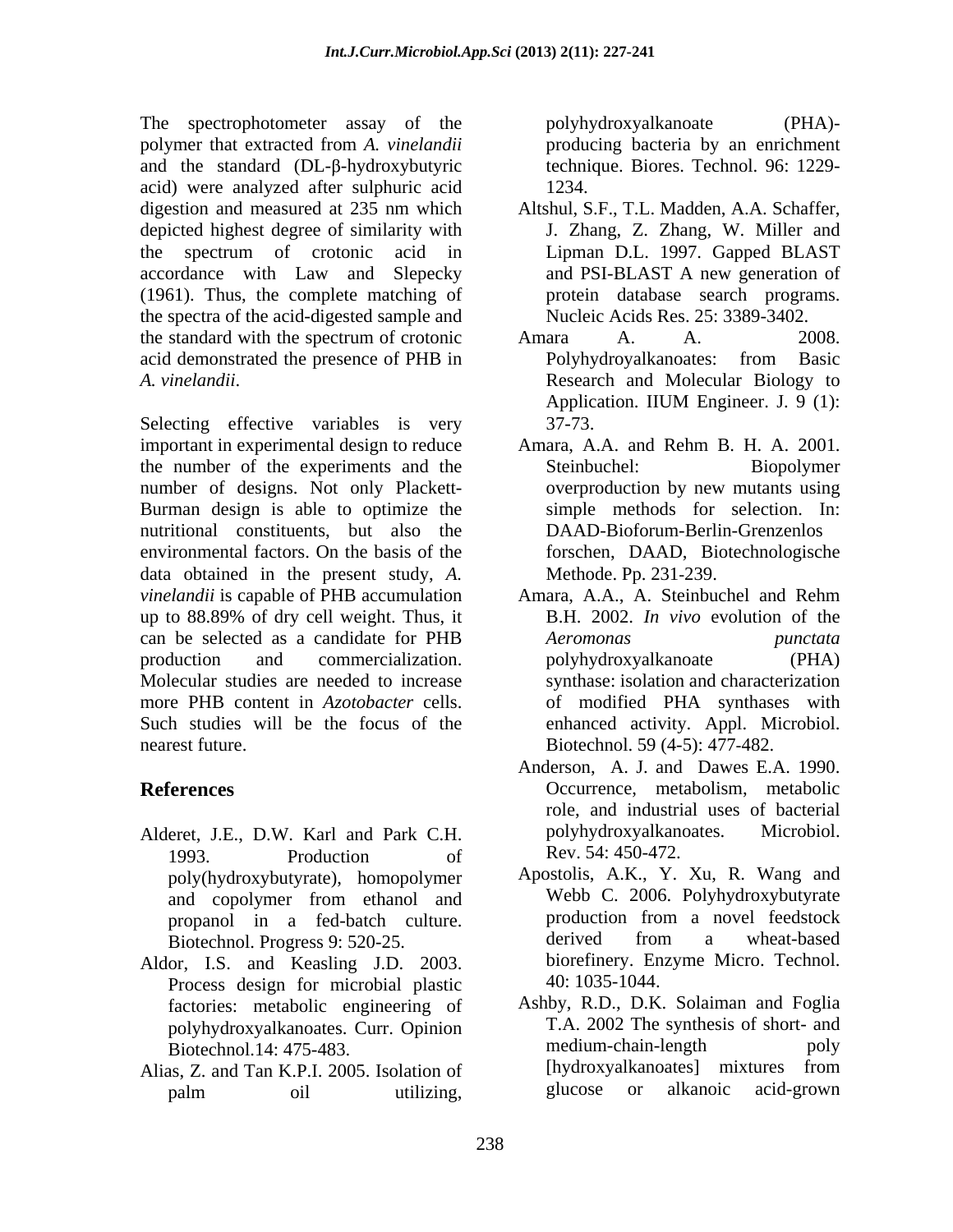- Bormann, E.J., M. Leihner, M. Roth, B. Beer alginate and polydydroxyalkanoate and Metzner K. 1998. Production of poly-<br>production by Azotobacter vinelandii. hydroxybutyrate by *Ralstonia eutropha*
- Thompson, M. Lubarsky and May S.W. 2007. Analysis of the in vitro biocatalytic production of poly- $\beta$  hydroxybutyric acid. Enzyme. Micro.
- Byrom, D. 1987. Polymer synthesis by economics. Trends. Biotechnol. 5:
- Chaijamrus, S. and Udpuay N. 2008. F.L. Liang and Liu R.L. 2005.<br>Production and characterization of predium constituents and corn steep liquor produced by<br>Bacillus megatirium ATCC 6748. Enginerr. Inter. CIGR E J; Manuscript 3196-3201.
- Chen, G.Q. and Page W. 1997. Production of poly-  $\beta$  -hydroxybutyrate by
- Chen, D., Y. Han and Gu. Z. 2006.<br>Application of statistical methodology<br>Secies M. Sc. Thesis Tanta medium for carotenoids by  $K$ othuis B and Schelleman F 1998
- Diaz-Barrera, A. and Soto E. 2010. alternatives In: Meesters, K.H.P. (Ed). prospects. African. J. Biotechnol. 9
- Doi, Y. 1990. Microbial Polyesters. VCH, 1988. New bacterial copolyesters
- Doi, Y and Steinbüchel A. 2001. from organic acids. Polymer Commun. Steinbüchel. Biopolymer: polyesters II-<br>29: 174-176. properties and chemical synthesis.
- Galindo. E., C. Pena, C. Nunez, D. Segura

*Pseudomonas oleovorans.* J. Indian and Espin G. 2007. Molecular and bio Microbiol. Biotechnol. 28:147-153. engineering strategies to improve production by *Azotobacter vinelandii*. Micro. Cell Factory. 6 : 7.

- from protein hydrolysates. Appl. Gouda, M.K., A. E. Swellam and Omar S.<br>Microbiol. Biotechnol. 50: 604-607. H 2001 Production of PHR by a Burns, K.L., C.D. Oldham, J.R. *Bacillus megaterium* strain using Gouda, M.K., A. E. Swellam and Omar S. H. 2001. Production of PHB by a sugarcane molasses and corn steep liquor as sole carbonand nitrogen source. Microbiol.Res. 156: 201-207.
	- Technol. 41(5): 591-599. hydroxybutyric acid) thermoplastic micro-organisms: technology and behavior of fed-batch cultures. Grothe, E. and Chistri Y. 2000. Poly  $(\beta$ production by *Alcaligenes latus*: behavior of fed-batch cultures. Bioprocess Engineer. 22: 441-449.
	- $246-250.$  Gu, X.B., Z.M. Zheng, H.Q. Yu, J. Wang, polyhydroxybutyrate from molasses for a novel linonentide production by *Bacillus megatirium* ATCC 6748. F.L. Liang and Liu R.L. 2005. Optimization of medium constituents for a novel lipopeptide production by *Bacillus subtilis* MO-01 by a response surface method. Process Biochem. 40: 3196-3201.
	- FP 07 030.; X: 1-12. Khanna, S. and Srivastava A.K. 2005. *Azotobacter vinelandii* in a two-stage *Ralstonia eutropha*. Process Biochem. fermentation process.  $40.2173.2182$ Statistical media optimization studies for growth and PHB production by *Ralstonia eutropha.* Process Biochem. 40: 2173-2182.
	- Biotechnol.Techniq. 11: 347-350. Kishk, S.S. 2009. Production of Application of statistical methodology<br>to the optimization of fermentative This Testa Fourt Kishk, S.S. 2009. Production of biopolymer from selected *Azotobacter* species. M. Sc. Thesis, Tanta University, Tanta, Egypt.
	- meatum for carotenoids by Kothuis, B. and Schelleman F. 1998.<br>Rhodobacter sphaeroides. Process **Environmental economic comparison** Biochem. 41: 1773-1778. of biotechnology with traditional Biotechnological uses of *Azotobacter* **Production** of poly-(3*vinelandi*: Current state, limits and **hydroxyalkanoates** from waste Kothuis, B. and Schelleman F. 1998. Environmental economic comparison alternativesIn: Meesters, K.H.P. (Ed).<br>Production of poly-(3hydroxyalkanoates) from waste streams. Delft, Tudelft Press. p 4.
	- $(x_3)$ : 5240-5250. Kuniko, M., Y. Nakamura and Doi Y. New York. produced in *Alcaligenes eutrophus* Kuniko, M., Y. Nakamura and Doi Y. 1988. New bacterial copolyesters from organic acids. Polymer Commun. 29: 174-176.
	- Wiley-VCH. 2005. Spontaneous liberation of Lae, J., H.P. Ki, C.K. Kug and Hyo K.P.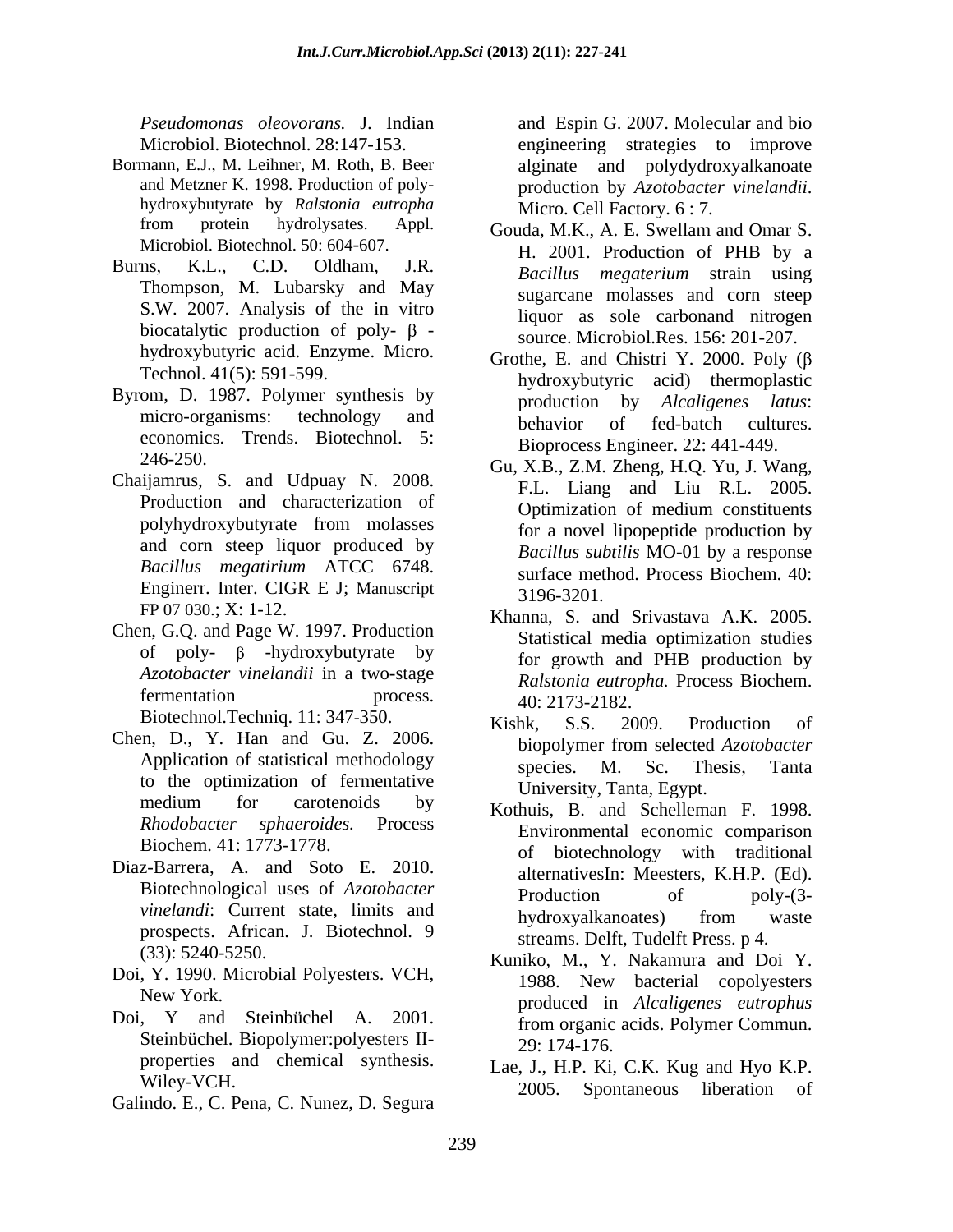intracellular polyhydroxybutyrate Selection of photosynthetic bacterium granules in *Escherichia coli.* Res.

- Law, J.H. and Slepecky R.A. 1961. Assay two-stage aerobic dark condition. J. of poly- $\beta$ -hydroxybutyric acid. J Biosci. Bioengineer. 102: 128-131.
- 
- Lee, S.Y. and Choi J. 1998. Effect of 481-491. economics of poly (3-hydroxybutyrate)
- 
- Lenz, R.W. and Marchessault R. H. 2005. Biotechnol. 3 (1): 63-66.<br>Bacterial polyesters: biosynthesis, Page, W.J. 1989. Production of Poly-beta-
- Lakshman, K., N.K. Rastogi and Shamala comparative assessment of parent and production using optimization studies.
- Li, R., H. Zhang and Qi Q. 2007. The
- Li, Z.J., L. Cai, Q. Wu and Chen G.Q. in recombinant Escherichia coli production. Appl. Microbiol. Biotechnol. 83: 939-947. Quagliano, J.C., P. Alegre and Miyazaki
- Lorrungruang, C., J. Martthong, K. Sasaki and Noparatnaraporn N. 2006. characterization of *Azotobacter* sp. for

Microbiol. 156: 865-873. polyhydroxyalkanoate production with Selection of photosynthetic bacterium *Rhodobacter sphaeroides* 14F for two-stage aerobic dark condition. J. Biosci. Bioengineer. 102: 128-131.

- Bacteriol. 82: 33-36. Lugg, H., R.L. Sammonas, P.M. Marquis, Lee, S.Y and Chang H.N. 1995. C.J. Hewitt, P. Yong and Paterson-<br>Production of poly (hydroxyalkanoic Beedle et al. 2008. acid). Adv. Biochem. Engineer. Biotechnol. 52: 27-58. **a** *Serratia* sp. Biotechnol. Lett. 30 (3): C.J. Hewitt, P. Yong and Paterson- Beedle *et al*. 2008. Polyhydroxybutyrate accumulation by 481-491.
	- fermentation of performance on Miranda, V.F.O. 2002. Easy Align, versão production by *Alcaligenes latus*. Rio Claro, Brasilian Curr. Microbiol.<br>Polymer Degrad. Stability. 59: 387- 50 (4):190-195. 1.0. Universidade Estadual Paulista, Rio Claro, Brasilian Curr. Microbiol. 50 (4):190-195.
- 393. Nur Yuksekdag, Z., B. Aslim, N. Beyatli Lee, S.Y., A.P.J. Middelberg and Lee Y.K. and Mercan Y. 2004. Effect of carbon<br>1997. Poly (3-hydroxybutyrate) and nitrogen sources and incubation production from whey using times on Poly-beta-Hydroxybutyrate recombinant *E. coli*. Biotechnol. Lett. synthesis by *Bacillus subtilis* 25 and 19:1033-1035. Bacillus megaterium 12. African. J. and Mercan Y. 2004. Effect of carbon and nitrogen sources and incubation times on Poly-beta-Hydroxybutyrate *Bacillus megaterium* 12. African. J. Biotechnol. 3 (1): 63-66.
	- biodegradable plastics and Hydroxybutyrate by Azotobacter biotechnology. Biomacromole. 6**:** 1-8. *vinelandii* during growth on molasses T.R. 2004. Simultaneous and Appl. Microbiol. Biotechnol. 31 (4): Page, W.J. 1989. Production of Poly-beta- Hydroxybutyrate by *Azotobacter*  and other complex carbon source. 329-333.
	- mutant strain of *Rhizobium meliloti* for Page, W.J. and Knosp O. 1989. nutrient limitation and enhanced polyhydroxyalkanoate (PHA) Hydroxybutyrate during Exponential Process Biochem. 39: 1977-1983. UWD. Appl. Environ. Microbiol. 55: Page, W.J. and Knosp O. 1989. Hyperproduction of Poly-beta- Growth of *Azotobacter vinelandii* 1334-1339.
	- production of polyhydroxyalkanoates Page, W. J. and Cornish A. 1993. Growth in recombinant *Escherichia coli.* Biores. Technol. 98: 2313-2320. 2009. Overexpression of NAD kinase Appl. Environ. Microbiol. 59 (12): of *Azotobacter vinelandii* UWD in fish peptone medium and simplified extraction of Poly- $\beta$ -Hydroxybutyrate. 4236-4244.
	- harboring the phbCAB operon Plackett, P. and Burman J.P. 1946. The improves poly (3-hydroxybutyrate) design of optimum multifactorial experiments. Biometrika 37: 305-325.
		- S.S. 1994. Isolation and